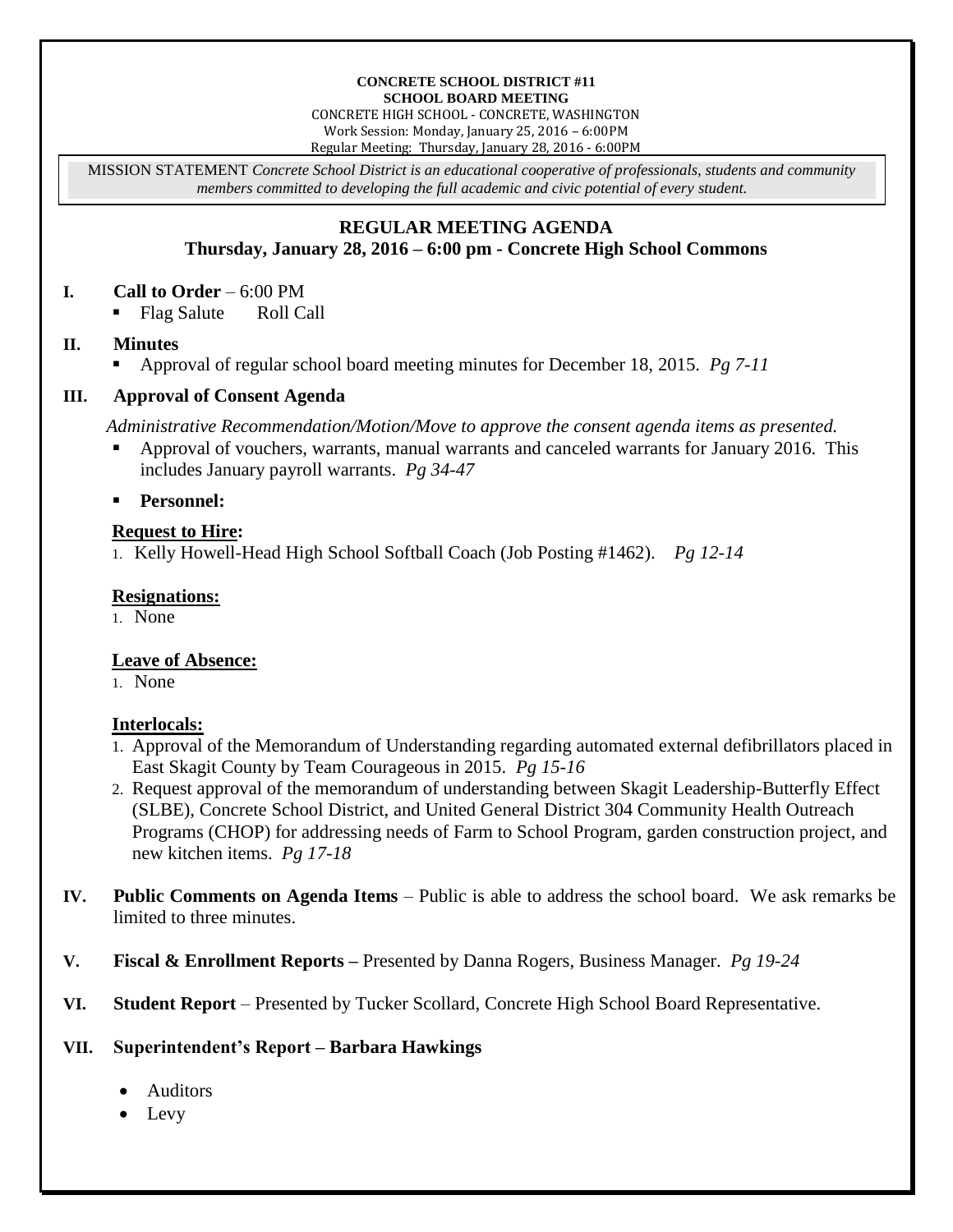### **VIII. Professional Excellence – Barbara Hawkings, Superintendent**

Alex Aiken, Technology Assistant

### **IX. Old Business**

- *A.* Request approval of the final reading of policy 1805-Open Government Trainings Barbara Hawkings. *Administrative Recommendation Action/Motion/Move to approve the final reading of policy 1805-Open Government Trainings. Pg (see December 2015 board packet*)
- *B.* Request approval of the final reading of revised policy 6605-Student Safety Walking, Biking, and Riding Buses to School - Barbara Hawkings. *Administrative Recommendation Action/Motion/Move to approve the final reading of revised policy 6605-Student Safety Walking, Biking, and Riding Buses to School. Pg (see December 2015 board packet*)

# **X. New Business**

- *A.* Request approval of the first reading of revised policy 3416-Medication at School Barbara Hawkings. *Administrative Recommendation Action/Motion/Move to approve the first reading of revised policy 3416-Medication at School. Pg 25-26*
- *B.* Request approval of the donation of \$250 from Upper Skagit Task Force to the Concrete High School Robotics – Mike Holbrook. *Administrative Recommendation Action/Motion/Move to approve the donation of \$250 from Upper Skagit Task Force to the Concrete High School Robotics. Pg 27*
- *C.* Request approval for Carrie Newby to travel overnight, out-of-state to San Francisco, CA February 25, 2016 through February 27, 2016 – Mike Holbrook. *Administrative Recommendation Action/Motion/Move to approve Carrie Newby to travel overnight, outof-state to San Francisco, CA February 25, 2016 through February 27, 2016. Pg 28*
- *D.* Request approval for Peter Ormsby and the jazz ensemble group (15 students) to attend an out-of-state, overnight trip to the Idaho Jazz Band Festival at Boise State University March 30, 2016 through April 1, 2016 – Mike Holbrook. *Administrative Recommendation Action/ Motion/Move to approve Peter Ormsby and the jazz ensemble group (15 students) to attend an out-of-state, overnight trip to the Idaho Jazz Band Festival at Boise State University March 30, 2016 through April 1, 2016. Pg 29*
- *E.* Request approval of Resolution #1175-Authorization to Utilize Small Works Roster Danna Rogers. *Administrative Recommendation Action/Motion/Move to approve Resolution #1175 – Authorization to Utilize Small Works Roster. Pg 30*